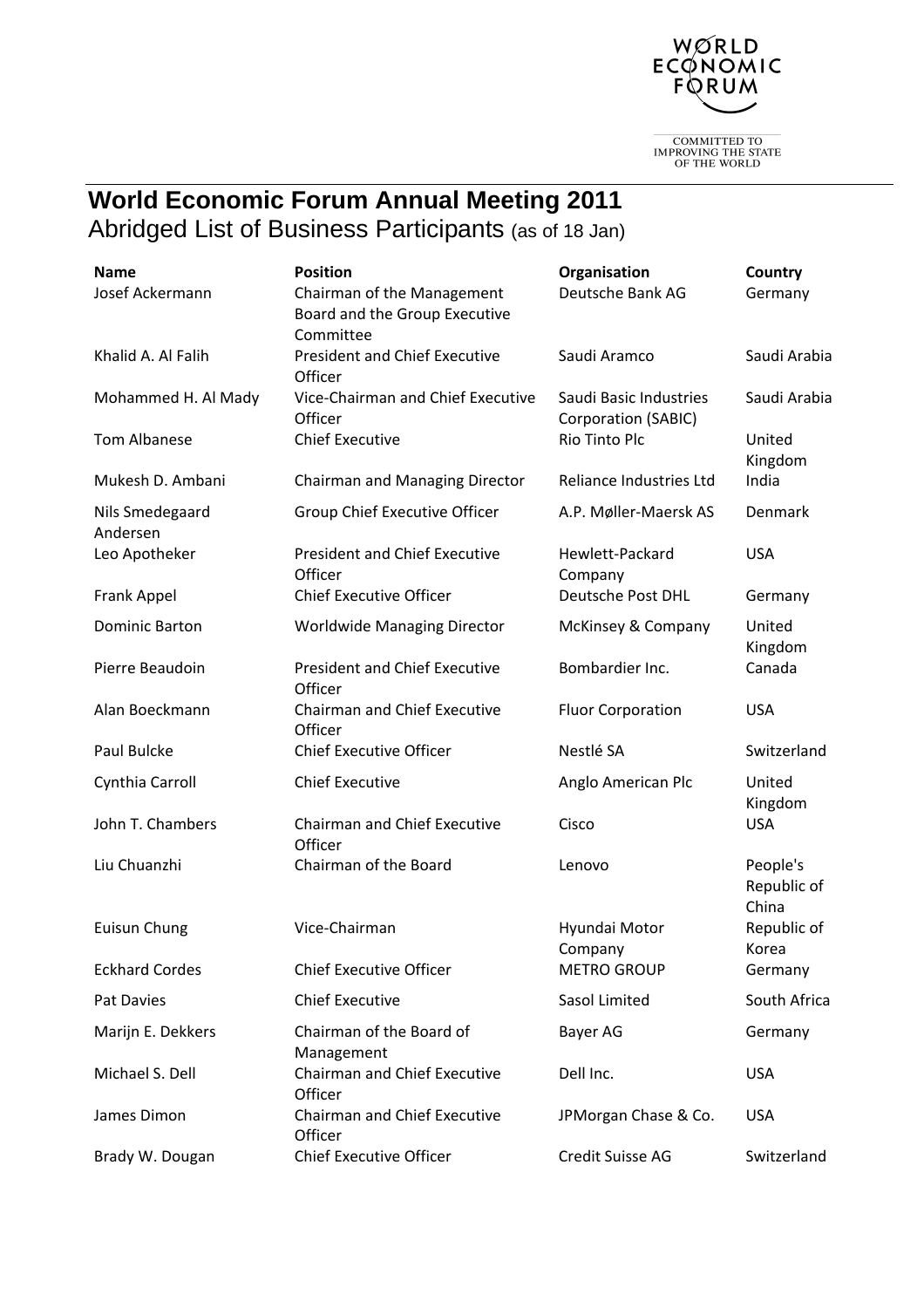| <b>Brian Duperreault</b>            | <b>President and Chief Executive</b><br>Officer             | Marsh & McLennan<br>Companies Inc. (M&MC)            | <b>USA</b>                       |
|-------------------------------------|-------------------------------------------------------------|------------------------------------------------------|----------------------------------|
| <b>Thomas Enders</b>                | <b>Chief Executive Officer</b>                              | <b>Airbus SAS</b>                                    | France                           |
| <b>Ditlev Engel</b>                 | <b>President and Chief Executive</b><br>Officer             | <b>Vestas Wind Systems</b><br>A/S                    | Denmark                          |
| Timothy P. Flynn                    | Chairman                                                    | <b>KPMG International</b>                            | <b>USA</b>                       |
| Christoph Franz                     | <b>Chairman and Chief Executive</b><br>Officer              | Deutsche Lufthansa AG                                | Germany                          |
| José Sergio Gabrielli de<br>Azevedo | <b>President and Chief Executive</b><br>Officer             | Petroleo Brasileiro SA<br>Petrobras                  | <b>Brazil</b>                    |
| <b>Orit Gadiesh</b>                 | Chairman                                                    | Bain & Company Inc.                                  | <b>USA</b>                       |
| William H. Gates                    | Co-Chair                                                    | <b>Bill &amp; Melinda Gates</b><br>Foundation        | <b>USA</b>                       |
| Carlos Ghosn                        | <b>Chairman and Chief Executive</b><br>Officer              | Renault-Nissan Alliance                              | France                           |
| Thomas H. Glocer                    | <b>Chief Executive Officer</b>                              | <b>Thomson Reuters</b>                               | <b>USA</b>                       |
| Jim Goodnight                       | <b>Chief Executive Officer</b>                              | SAS Institute Inc.                                   | <b>USA</b>                       |
| Kris Gopalakrishnan                 | Chief Executive Officer and<br><b>Managing Director</b>     | Infosys Technologies Ltd                             | India                            |
| William D. Green                    | Chairman                                                    | Accenture                                            | <b>USA</b>                       |
| Herman Gref                         | Chairman of the Board and Chief<br><b>Executive Officer</b> | Sberbank                                             | Russian<br>Federation            |
| Oswald J. Grübel                    | Group Chief Executive Officer                               | UBS AG                                               | Switzerland                      |
|                                     |                                                             |                                                      |                                  |
| Martin C. Halusa                    | <b>Chief Executive Officer</b>                              | <b>Apax Partners LLP</b>                             | United<br>Kingdom                |
| Jürgen Hambrecht                    | Chairman of the Board of Executive<br><b>Directors</b>      | <b>BASF SE</b>                                       | Germany                          |
| Yasuchika Hasegawa                  | <b>President and Chief Executive</b><br>Officer             | <b>Takeda Pharmaceutical</b><br>Company Ltd          | Japan                            |
| Joseph M. Hogan                     | <b>Chief Executive Officer</b>                              | ABB Ltd                                              | Switzerland                      |
| Alexander V. Izosimov               | <b>President and Chief Executive</b><br>Officer             | VimpelCom Ltd                                        | Netherlands                      |
| Wei Jiafu                           | Group President and Chief<br><b>Executive Officer</b>       | China Ocean Shipping<br>Group Co. (COSCO)            | People's<br>Republic of<br>China |
| Wang Jianzhou                       | Chairman                                                    | China Mobile<br>Communications                       | People's<br>Republic of<br>China |
| Gail Kelly                          | Chief Executive Officer and<br><b>Managing Director</b>     | Corporation<br><b>Westpac Banking</b><br>Corporation | Australia                        |
| Muhtar A. Kent                      | Chairman of the Board and Chief<br><b>Executive Officer</b> | The Coca-Cola Company                                | <b>USA</b>                       |
| Klaus Kleinfeld                     | <b>Chairman and Chief Executive</b><br>Officer              | Alcoa Inc.                                           | <b>USA</b>                       |
| Yoshimitsu Kobayashi                | <b>President and Chief Executive</b><br>Officer             | Mitsubishi Chemical<br><b>Holdings Corporation</b>   | Japan                            |
| Chanda Kochhar                      | Managing Director and Chief<br><b>Executive Officer</b>     | <b>ICICI Bank Ltd</b>                                | India                            |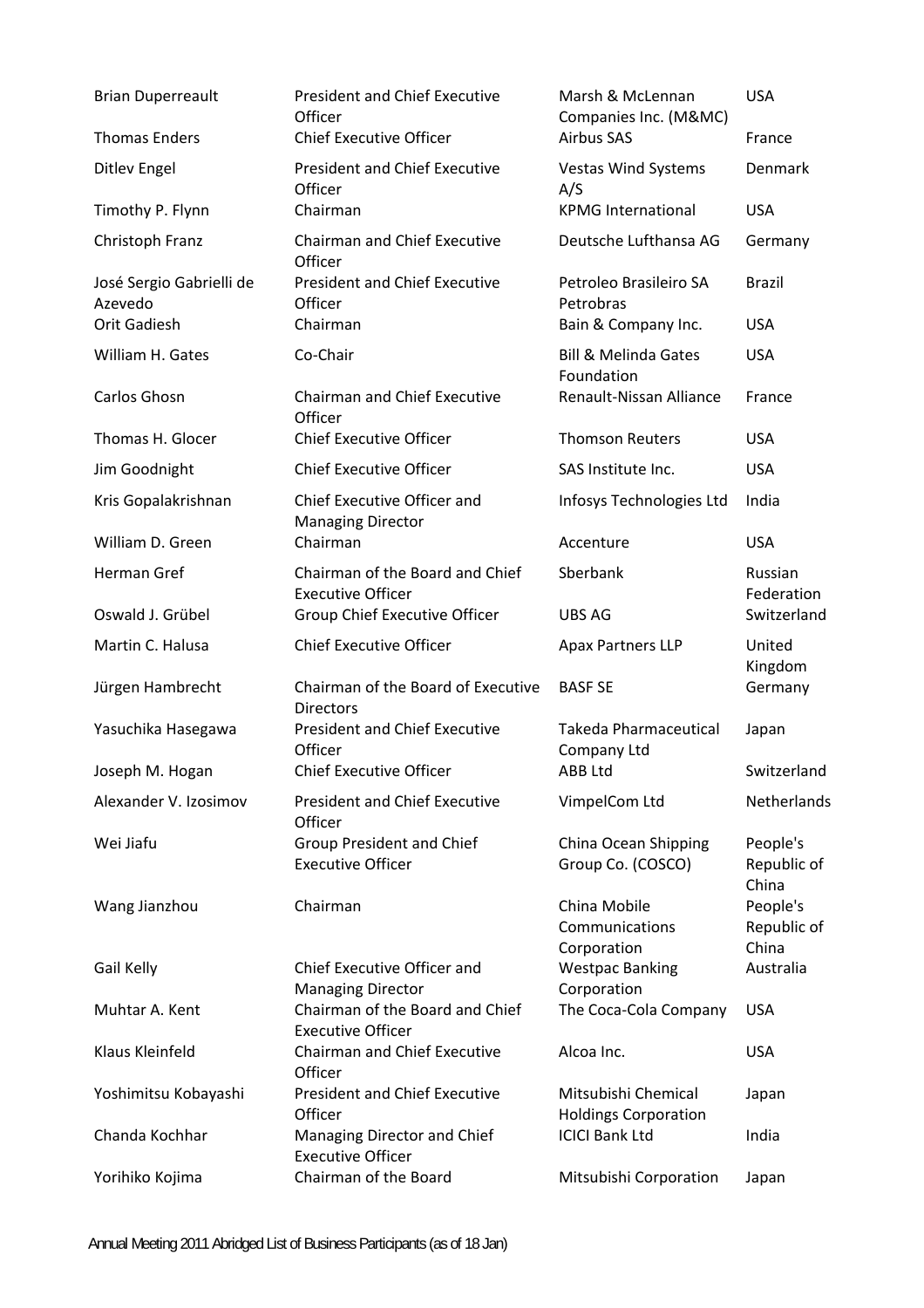| Ellen Kullman                    | Chair of the Board and Chief<br><b>Executive Officer</b>  | <b>DuPont</b>                               | <b>USA</b>        |
|----------------------------------|-----------------------------------------------------------|---------------------------------------------|-------------------|
| Anne Lauvergeon                  | <b>Chief Executive Officer</b>                            | Areva                                       | France            |
| Maurice Lévy                     | <b>Chairman and Chief Executive</b><br>Officer            | Publicis Groupe SA                          | France            |
| Andrew N. Liveris                | <b>Chairman and Chief Executive</b><br>Officer            | The Dow Chemical<br>Company                 | <b>USA</b>        |
| Ian Livingston                   | <b>Chief Executive Officer</b>                            | <b>BT Group Plc</b>                         | United<br>Kingdom |
| Peter Löscher                    | <b>President and Chief Executive</b><br>Officer           | Siemens AG                                  | Germany           |
| Helge Lund                       | <b>President and Chief Executive</b><br>Officer           | Statoil ASA                                 | Norway            |
| Anand G. Mahindra                | Vice-Chairman and Managing<br>Director                    | Mahindra & Mahindra<br>Ltd                  | India             |
| Christophe de Margerie           | <b>Chairman and Chief Executive</b><br>Officer            | Total                                       | France            |
| Gérard Mestrallet                | <b>Chairman and Chief Executive</b><br>Officer            | <b>GDF SUEZ</b>                             | France            |
| Lakshmi N. Mittal                | <b>Chairman and Chief Executive</b><br>Officer            | ArcelorMittal                               | United<br>Kingdom |
| Sunil Bharti Mittal              | Chairman and Group Chief<br><b>Executive Officer</b>      | <b>Bharti Enterprises</b>                   | India             |
| Azman Mokhtar                    | <b>Managing Director</b>                                  | Khazanah Nasional<br>Berhad                 | Malaysia          |
| Brian T. Moynihan                | Chief Executive Officer and<br>President                  | <b>Bank of America</b><br>Corporation       | <b>USA</b>        |
| Rupert Murdoch                   | <b>Chairman and Chief Executive</b><br>Officer            | <b>News Corporation</b>                     | <b>USA</b>        |
| Indra Nooyi                      | <b>Chairman and Chief Executive</b><br>Officer            | PepsiCo Inc.                                | <b>USA</b>        |
| Lubna S. Olayan                  | Deputy Chairperson and Chief<br>Executive Officer         | <b>Olayan Financing</b><br>Company          | Saudi Arabia      |
| Lars G. Olofsson                 | <b>Chief Executive Officer</b>                            | Carrefour                                   | France            |
| Hartmut Ostrowski                | <b>Chairman and Chief Executive</b><br>Officer            | Bertelsmann AG                              | Germany           |
| Gregory R. Page                  | Chairman, Chief Executive Officer<br>and President        | Cargill Incorporated                        | <b>USA</b>        |
| Vikram Pandit                    | <b>Chief Executive Officer</b>                            | Citi                                        | <b>USA</b>        |
| Mark G. Parker                   | <b>Chief Executive Officer</b>                            | Nike Inc.                                   | <b>USA</b>        |
| Paul Polman                      | <b>Chief Executive Officer</b>                            | Unilever                                    | United<br>Kingdom |
| Kendall J. Powell                | <b>Chairman and Chief Executive</b><br>Officer            | General Mills Inc.                          | <b>USA</b>        |
| Azim Premji                      | Chairman                                                  | Wipro Limited                               | India             |
| James H. Quigley                 | <b>Global Chief Executive Officer</b>                     | Deloitte                                    | <b>USA</b>        |
| James E. Rogers                  | Chairman, President and Chief<br><b>Executive Officer</b> | Duke Energy<br>Corporation                  | <b>USA</b>        |
| Augustin de Romanet de<br>Beaune | Chairman and Chief Executive<br>Officer                   | Caisse des Dépôts et<br>Consignations (CDC) | France            |